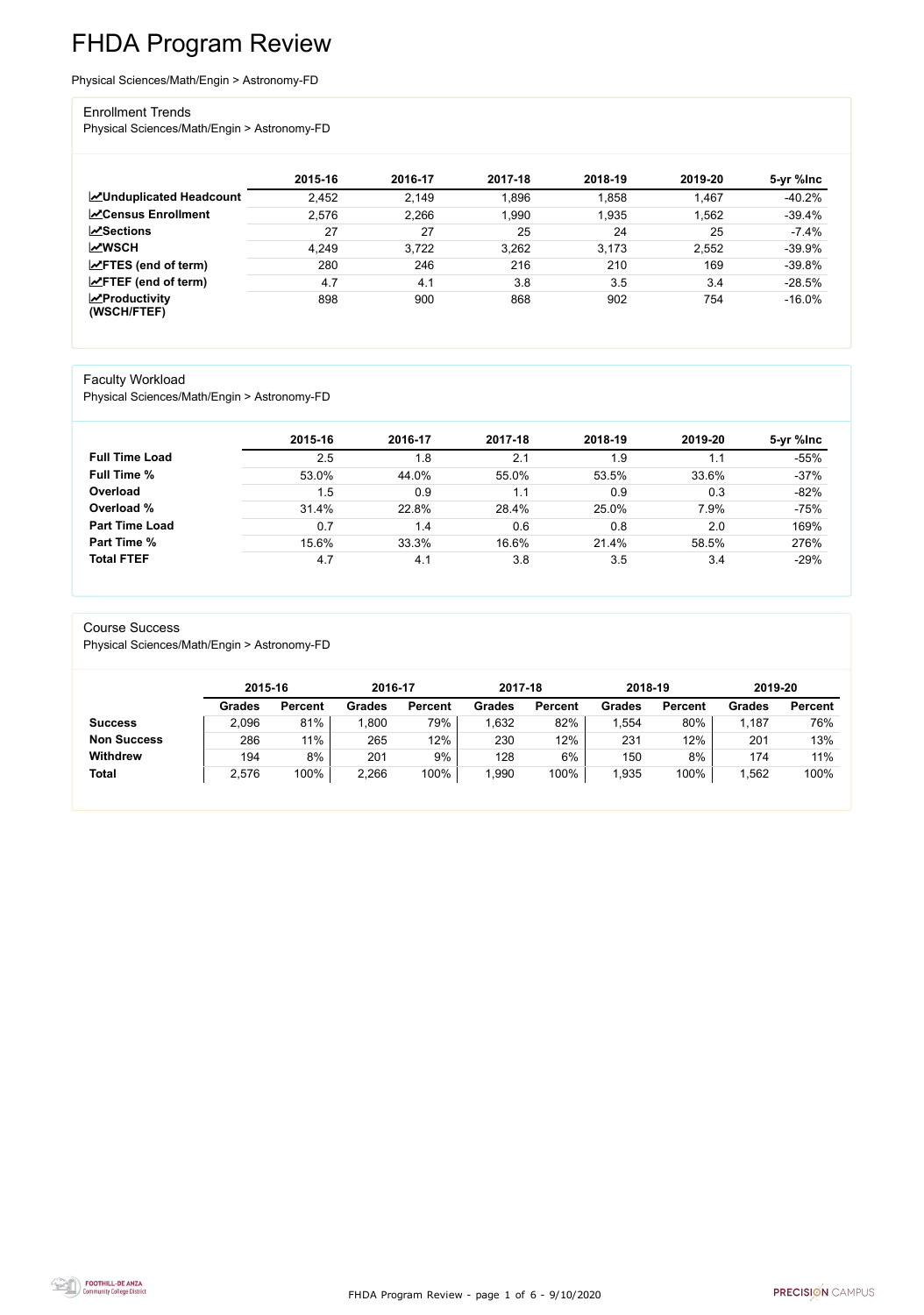FHDA Program Review - page 2 of 6 - 9/10/2020



### Course Success for African American, Latinx, and Filipinx Students

### Course Success for Asian, Native American, Pacific Islander, White, and Decline to State Students

|                    |               | 2015-16        |               | 2016-17        |               | 2017-18        | 2018-19       |                | 2019-20       |                |
|--------------------|---------------|----------------|---------------|----------------|---------------|----------------|---------------|----------------|---------------|----------------|
|                    | <b>Grades</b> | <b>Percent</b> | <b>Grades</b> | <b>Percent</b> | <b>Grades</b> | <b>Percent</b> | <b>Grades</b> | <b>Percent</b> | <b>Grades</b> | <b>Percent</b> |
| <b>Success</b>     | 691           | 74%            | 622           | 69%            | 531           | 72%            | 516           | 72%            | 450           | 68%            |
| <b>Non Success</b> | 155           | 17%            | 156           | 17%            | 127           | '7%            | 123           | 17%            | 116           | 18%            |
| <b>Withdrew</b>    | 93            | 10%            | 124           | 14%            | 82            | 11%            | 79            | $11\%$         | 92            | 14%            |
| <b>Total</b>       | 939           | 100%           | 902           | 100%           | 740           | 100%           | 718           | 100%           | 658           | 100%           |

|                    | 2015-16       |                | 2016-17       |                | 2017-18       |                | 2018-19       |                | 2019-20       |                |
|--------------------|---------------|----------------|---------------|----------------|---------------|----------------|---------------|----------------|---------------|----------------|
|                    | <b>Grades</b> | <b>Percent</b> | <b>Grades</b> | <b>Percent</b> | <b>Grades</b> | <b>Percent</b> | <b>Grades</b> | <b>Percent</b> | <b>Grades</b> | <b>Percent</b> |
| <b>Success</b>     | .405          | 86%            | 1,178         | 86%            | .101          | 88%            | .038          | 85%            | 737           | 82%            |
| <b>Non Success</b> | 131           | 8%             | 109           | 8%             | 103           | 8%             | 108           | 9%             | 85            | 9%             |
| <b>Withdrew</b>    | 101           | 6%             |               | $6\%$          | 46            | 4%             | 71            | 6%             | 82            | 9%             |
| <b>Total</b>       | 1,637         | 100%           | 1,364         | 100%           | ,250          | 100%           | 1,217         | 100%           | 904           | 100%           |
|                    |               |                |               |                |               |                |               |                |               |                |

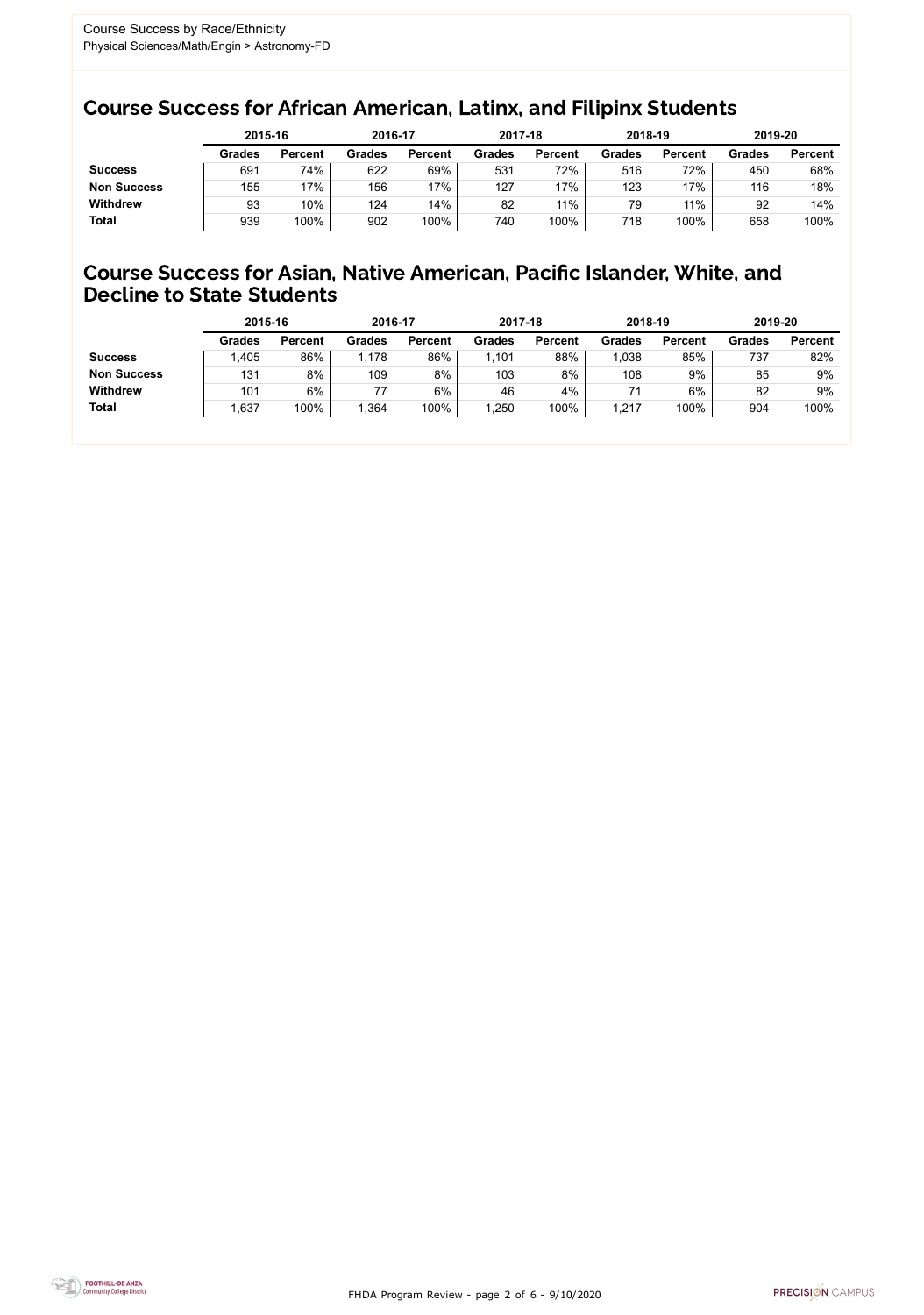

Some courses may continue to be listed but no longer have data due to renumbering or because the course was not offered in the past five years.



### by Gender

|                     | 2015-16 |                | 2016-17 |                | 2017-18 |                | 2018-19 |                | 2019-20 |                |
|---------------------|---------|----------------|---------|----------------|---------|----------------|---------|----------------|---------|----------------|
|                     | Enr     | <b>Percent</b> | Enr     | <b>Percent</b> | Enr     | <b>Percent</b> | Enr     | <b>Percent</b> | Enr     | <b>Percent</b> |
| <b>Female</b>       | 1,072   | 42%            | 998     | 44%            | 829     | 42%            | 856     | 44%            | 649     | 42%            |
| <b>Male</b>         | l.486   | 58%            | , 247   | 55%            | 1,149   | 58%            | .066    | 55%            | 902     | 58%            |
| <b>Not Reported</b> | 18      | $1\%$          | 21      | $1\%$          | 12      | $1\%$          | 13      | 1%             |         | $1\%$          |
| <b>Total</b>        | 2,576   | 100%           | 2,266   | 100%           | 1,990   | 100%           | 1,935   | 100%           | ,562    | 100%           |

### by Ethnicity

|                         | 2015-16 |                |       | 2016-17        |       | 2017-18        | 2018-19 |                | 2019-20 |                |
|-------------------------|---------|----------------|-------|----------------|-------|----------------|---------|----------------|---------|----------------|
|                         | Enr     | <b>Percent</b> | Enr   | <b>Percent</b> | Enr   | <b>Percent</b> | Enr     | <b>Percent</b> | Enr     | <b>Percent</b> |
| <b>African American</b> | 87      | 3%             | 94    | 4%             | 73    | 4%             | 68      | 4%             | 55      | 4%             |
| <b>Asian</b>            | 1,156   | 45%            | 953   | 42%            | 897   | 45%            | 878     | 45%            | 600     | 38%            |
| <b>Filipinx</b>         | 190     | 7%             | 168   | 7%             | 122   | 6%             | 107     | 6%             | 119     | 8%             |
| Latinx                  | 662     | 26%            | 640   | 28%            | 545   | 27%            | 543     | 28%            | 484     | 31%            |
| <b>Native American</b>  | 9       | $0\%$          | 10    | $0\%$          | 4     | $0\%$          | 8       | $0\%$          | 6       | 0%             |
| <b>Pacific Islander</b> | 28      | $1\%$          | 19    | $1\%$          | 13    | $1\%$          | 15      | $1\%$          | 15      | 1%             |
| White                   | 391     | 15%            | 340   | 15%            | 308   | 15%            | 295     | 15%            | 237     | 15%            |
| <b>Decline to State</b> | 53      | 2%             | 42    | 2%             | 28    | $1\%$          | 21      | 1%             | 46      | 3%             |
| <b>Total</b>            | 2,576   | 100%           | 2,266 | 100%           | 1,990 | 100%           | 1,935   | 100%           | 1,562   | 100%           |

### by Age

|              |       | 2015-16        |       | 2016-17        |       | 2017-18        | 2018-19 |                | 2019-20 |                |
|--------------|-------|----------------|-------|----------------|-------|----------------|---------|----------------|---------|----------------|
|              | Enr   | <b>Percent</b> | Enr   | <b>Percent</b> | Enr   | <b>Percent</b> | Enr     | <b>Percent</b> | Enr     | <b>Percent</b> |
| 19 or less   | 799   | 31%            | 702   | 31%            | 583   | 29%            | 640     | 33%            | 482     | 31%            |
| $20 - 24$    | ,427  | 55%            | 1,281 | 57%            | 1,133 | 57%            | ,053    | 54%            | 824     | 53%            |
| 25-39        | 312   | 12%            | 250   | 11%            | 235   | 12%            | 211     | 11%            | 230     | 15%            |
| $40 +$       | 38    | $1\%$          | 33    | $1\%$          | 39    | 2%             | 31      | 2%             | 26      | 2%             |
| <b>Total</b> | 2,576 | 100%           | 2,266 | 100%           | ,990  | 100%           | ,935    | 100%           | ,562    | 100%           |

## by Education Level

|                           | 2015-16 |                |       | 2016-17        |      | 2017-18        | 2018-19 |                | 2019-20 |                |
|---------------------------|---------|----------------|-------|----------------|------|----------------|---------|----------------|---------|----------------|
|                           | Enr     | <b>Percent</b> | Enr   | <b>Percent</b> | Enr  | <b>Percent</b> | Enr     | <b>Percent</b> | Enr     | <b>Percent</b> |
| <b>Bachelor or higher</b> | 39      | 2%             | 19    | $1\%$          | 35   | 2%             | 25      | $1\%$          | 24      | 2%             |
| <b>Associate</b>          | 30      | $1\%$          | 22    | $1\%$          | 13   | $1\%$          | 17      | $1\%$          | 11      | $1\%$          |
| <b>HS/Equivalent</b>      | 2,279   | 88%            | 2,041 | 90%            | ,767 | 89%            | 1,741   | 90%            | 1,428   | 91%            |
| <b>All Other</b>          | 228     | 9%             | 184   | 8%             | 175  | 9%             | 152     | 8%             | 99      | 6%             |
| <b>Total</b>              | 2,576   | 100%           | 2,266 | 100%           | ,990 | 100%           | ,935    | 100%           | 1,562   | 100%           |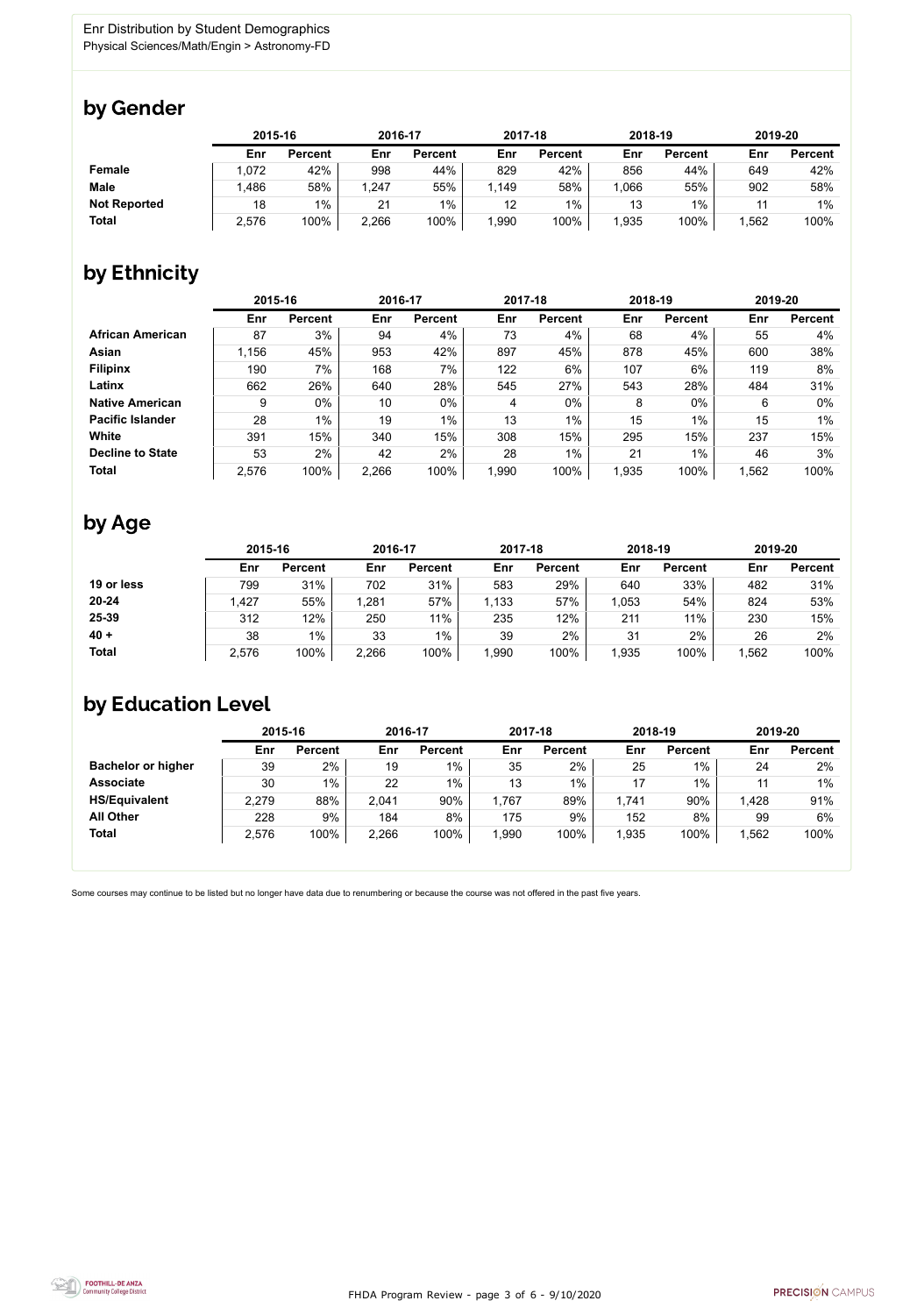FHDA Program Review - page 4 of 6 - 9/10/2020



### Success Rates by Gender Physical Sciences/Math/Engin > Astronomy-FD

|                     | 2019-20                                                                 |                |               |                |               |                |               |                |  |  |  |  |  |
|---------------------|-------------------------------------------------------------------------|----------------|---------------|----------------|---------------|----------------|---------------|----------------|--|--|--|--|--|
|                     | <b>Total</b><br><b>Withdrew</b><br><b>Success</b><br><b>Non Success</b> |                |               |                |               |                |               |                |  |  |  |  |  |
|                     | <b>Grades</b>                                                           | <b>Percent</b> | <b>Grades</b> | <b>Percent</b> | <b>Grades</b> | <b>Percent</b> | <b>Grades</b> | <b>Percent</b> |  |  |  |  |  |
| <b>Female</b>       | 483                                                                     | 74%            | 89            | 14%            | 77            | 12%            | 649           | 100%           |  |  |  |  |  |
| <b>Male</b>         | 696                                                                     | 77%            | 110           | 12%            | 96            | 11%            | 902           | 100%           |  |  |  |  |  |
| <b>Not Reported</b> |                                                                         | 73%            |               | 18%            |               | 9%             | 11            | 100%           |  |  |  |  |  |
| All                 | 1,187                                                                   | 76%            | 201           | 13%            | 174           | 11%            | ,562          | 100%           |  |  |  |  |  |

|                     |                | 2018-19        |                    |                |                 |                |               |                |  |  |  |  |  |  |
|---------------------|----------------|----------------|--------------------|----------------|-----------------|----------------|---------------|----------------|--|--|--|--|--|--|
|                     | <b>Success</b> |                | <b>Non Success</b> |                | <b>Withdrew</b> |                | <b>Total</b>  |                |  |  |  |  |  |  |
|                     | <b>Grades</b>  | <b>Percent</b> | <b>Grades</b>      | <b>Percent</b> | <b>Grades</b>   | <b>Percent</b> | <b>Grades</b> | <b>Percent</b> |  |  |  |  |  |  |
| Female              | 672            | 79%            | 106                | 12%            | 78              | 9%             | 856           | 100%           |  |  |  |  |  |  |
| <b>Male</b>         | 873            | 82%            | 123                | 12%            | 70              | 7%             | ,066          | 100%           |  |  |  |  |  |  |
| <b>Not Reported</b> | 9              | 69%            |                    | 15%            |                 | 15%            | 13            | 100%           |  |  |  |  |  |  |
| All                 | 1,554          | 80%            | 231                | 12%            | 150             | 8%             | 1,935         | 100%           |  |  |  |  |  |  |

|                     |                | 2017-18        |                    |                |                 |                |               |                |  |  |  |  |  |
|---------------------|----------------|----------------|--------------------|----------------|-----------------|----------------|---------------|----------------|--|--|--|--|--|
|                     | <b>Success</b> |                | <b>Non Success</b> |                | <b>Withdrew</b> |                |               | <b>Total</b>   |  |  |  |  |  |
|                     | <b>Grades</b>  | <b>Percent</b> | <b>Grades</b>      | <b>Percent</b> | <b>Grades</b>   | <b>Percent</b> | <b>Grades</b> | <b>Percent</b> |  |  |  |  |  |
| Female              | 688            | 83%            | 79                 | 10%            | 62              | 7%             | 829           | 100%           |  |  |  |  |  |
| <b>Male</b>         | 933            | 81%            | 151                | 13%            | 65              | 6%             | 1,149         | 100%           |  |  |  |  |  |
| <b>Not Reported</b> |                | 92%            |                    | $0\%$          |                 | 8%             | 12            | 100%           |  |  |  |  |  |
| All                 | ,632           | 82%            | 230                | 12%            | 128             | 6%             | ,990          | 100%           |  |  |  |  |  |

|                     |               | 2016-17        |               |                |                 |                |               |                |  |  |
|---------------------|---------------|----------------|---------------|----------------|-----------------|----------------|---------------|----------------|--|--|
|                     |               | <b>Success</b> |               |                | <b>Withdrew</b> |                | <b>Total</b>  |                |  |  |
|                     | <b>Grades</b> | <b>Percent</b> | <b>Grades</b> | <b>Percent</b> | <b>Grades</b>   | <b>Percent</b> | <b>Grades</b> | <b>Percent</b> |  |  |
| <b>Female</b>       | 804           | 81%            | 104           | 10%            | 90              | 9%             | 998           | 100%           |  |  |
| <b>Male</b>         | 977           | 78%            | 160           | 13%            | 110             | 9%             | 1,247         | 100%           |  |  |
| <b>Not Reported</b> | 19            | 90%            |               | 5%             |                 | 5%             | 21            | 100%           |  |  |
| All                 | 1,800         | 79%            | 265           | 12%            | 201             | 9%             | 2,266         | 100%           |  |  |

|                     | 2015-16        |                |                    |                |               |                |               |                |  |
|---------------------|----------------|----------------|--------------------|----------------|---------------|----------------|---------------|----------------|--|
|                     | <b>Success</b> |                | <b>Non Success</b> |                | Withdrew      |                | <b>Total</b>  |                |  |
|                     | <b>Grades</b>  | <b>Percent</b> | <b>Grades</b>      | <b>Percent</b> | <b>Grades</b> | <b>Percent</b> | <b>Grades</b> | <b>Percent</b> |  |
| Female              | 866            | 81%            | 126                | 12%            | 80            | 7%             | 1,072         | 100%           |  |
| <b>Male</b>         | 1,214          | 82%            | 158                | 11%            | 114           | 8%             | ,486          | 100%           |  |
| <b>Not Reported</b> | 16             | 89%            |                    | 11%            | υ             | $0\%$          | 18            | 100%           |  |
| All                 | 2,096          | 81%            | 286                | 11%            | 194           | 8%             | 2,576         | 100%           |  |

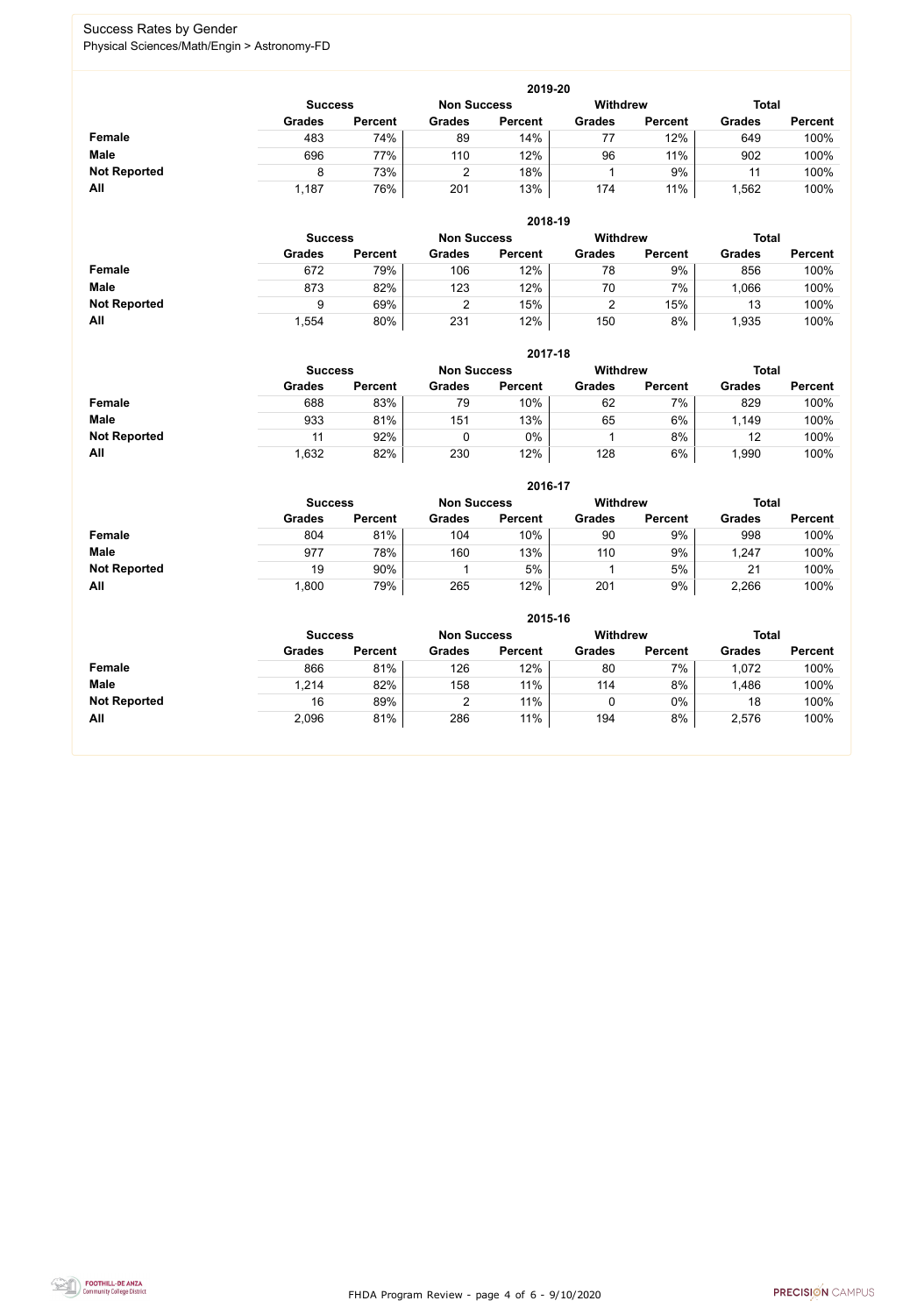FHDA Program Review - page 5 of 6 - 9/10/2020



### Success Rates by Age Physical Sciences/Math/Engin > Astronomy-FD

|            |                |                |                    | 2019-20        |                 |                |               |                |  |
|------------|----------------|----------------|--------------------|----------------|-----------------|----------------|---------------|----------------|--|
|            | <b>Success</b> |                | <b>Non Success</b> |                | <b>Withdrew</b> |                |               | <b>Total</b>   |  |
|            | <b>Grades</b>  | <b>Percent</b> | <b>Grades</b>      | <b>Percent</b> | <b>Grades</b>   | <b>Percent</b> | <b>Grades</b> | <b>Percent</b> |  |
| 19 or less | 381            | 79%            | 60                 | 12%            | 41              | 9%             | 482           | 100%           |  |
| $20 - 24$  | 623            | 76%            | 116                | 14%            | 85              | 10%            | 824           | 100%           |  |
| 25-39      | 162            | 70%            | 24                 | 10%            | 44              | 19%            | 230           | 100%           |  |
| $40 +$     | 21             | 81%            |                    | 4%             | 4               | 15%            | 26            | 100%           |  |
| All        | 1,187          | 76%            | 201                | 13%            | 174             | 11%            | ,562          | 100%           |  |

|            |                |                |                                       | 2018-19        |               |                |               |                |
|------------|----------------|----------------|---------------------------------------|----------------|---------------|----------------|---------------|----------------|
|            | <b>Success</b> |                | <b>Withdrew</b><br><b>Non Success</b> |                |               | <b>Total</b>   |               |                |
|            | <b>Grades</b>  | <b>Percent</b> | <b>Grades</b>                         | <b>Percent</b> | <b>Grades</b> | <b>Percent</b> | <b>Grades</b> | <b>Percent</b> |
| 19 or less | 544            | 85%            | 69                                    | 11%            | 27            | 4%             | 640           | 100%           |
| $20 - 24$  | 835            | 79%            | 125                                   | 12%            | 93            | 9%             | 1,053         | 100%           |
| 25-39      | 153            | 73%            | 34                                    | 16%            | 24            | 11%            | 211           | 100%           |
| $40 +$     | 22             | 71%            | 3                                     | 10%            | 6             | 19%            | 31            | 100%           |
| All        | ,554           | 80%            | 231                                   | 12%            | 150           | 8%             | 1,935         | 100%           |

|            | 2017-18        |                    |               |                 |               |                |               |                |  |
|------------|----------------|--------------------|---------------|-----------------|---------------|----------------|---------------|----------------|--|
|            | <b>Success</b> | <b>Non Success</b> |               | <b>Withdrew</b> |               | <b>Total</b>   |               |                |  |
|            | <b>Grades</b>  | <b>Percent</b>     | <b>Grades</b> | <b>Percent</b>  | <b>Grades</b> | <b>Percent</b> | <b>Grades</b> | <b>Percent</b> |  |
| 19 or less | 512            | 88%                | 50            | 9%              | 21            | 4%             | 583           | 100%           |  |
| 20-24      | 901            | 80%                | 151           | 13%             | 81            | 7%             | 1,133         | 100%           |  |
| 25-39      | 186            | 79%                | 27            | 11%             | 22            | 9%             | 235           | 100%           |  |
| $40 +$     | 33             | 85%                | າ             | 5%              | 4             | 10%            | 39            | 100%           |  |
| All        | 1,632          | 82%                | 230           | 12%             | 128           | 6%             | ,990          | 100%           |  |

|            |                |                |               | 2016-17            |                 |                |               |                |
|------------|----------------|----------------|---------------|--------------------|-----------------|----------------|---------------|----------------|
|            | <b>Success</b> |                |               | <b>Non Success</b> | <b>Withdrew</b> |                | <b>Total</b>  |                |
|            | <b>Grades</b>  | <b>Percent</b> | <b>Grades</b> | <b>Percent</b>     | <b>Grades</b>   | <b>Percent</b> | <b>Grades</b> | <b>Percent</b> |
| 19 or less | 594            | 85%            | 62            | 9%                 | 46              | 7%             | 702           | 100%           |
| $20 - 24$  | 994            | 78%            | 172           | 13%                | 115             | 9%             | 1,281         | 100%           |
| 25-39      | 180            | 72%            | 31            | 12%                | 39              | 16%            | 250           | 100%           |
| $40 +$     | 32             | 97%            |               | $0\%$              |                 | 3%             | 33            | 100%           |
| All        | 1,800          | 79%            | 265           | 12%                | 201             | 9%             | 2,266         | 100%           |

|            |                |                    |               | 2015-16         |               |                |               |                |
|------------|----------------|--------------------|---------------|-----------------|---------------|----------------|---------------|----------------|
|            | <b>Success</b> | <b>Non Success</b> |               | <b>Withdrew</b> |               | <b>Total</b>   |               |                |
|            | <b>Grades</b>  | <b>Percent</b>     | <b>Grades</b> | <b>Percent</b>  | <b>Grades</b> | <b>Percent</b> | <b>Grades</b> | <b>Percent</b> |
| 19 or less | 664            | 83%                | 87            | 11%             | 48            | 6%             | 799           | 100%           |
| $20 - 24$  | 1,153          | 81%                | 164           | 11%             | 110           | 8%             | 1,427         | 100%           |
| 25-39      | 248            | 79%                | 32            | 10%             | 32            | 10%            | 312           | 100%           |
| $40 +$     | 31             | 82%                | J             | 8%              | 4             | 11%            | 38            | 100%           |
| All        | 2,096          | 81%                | 286           | 11%             | 194           | 8%             | 2,576         | 100%           |